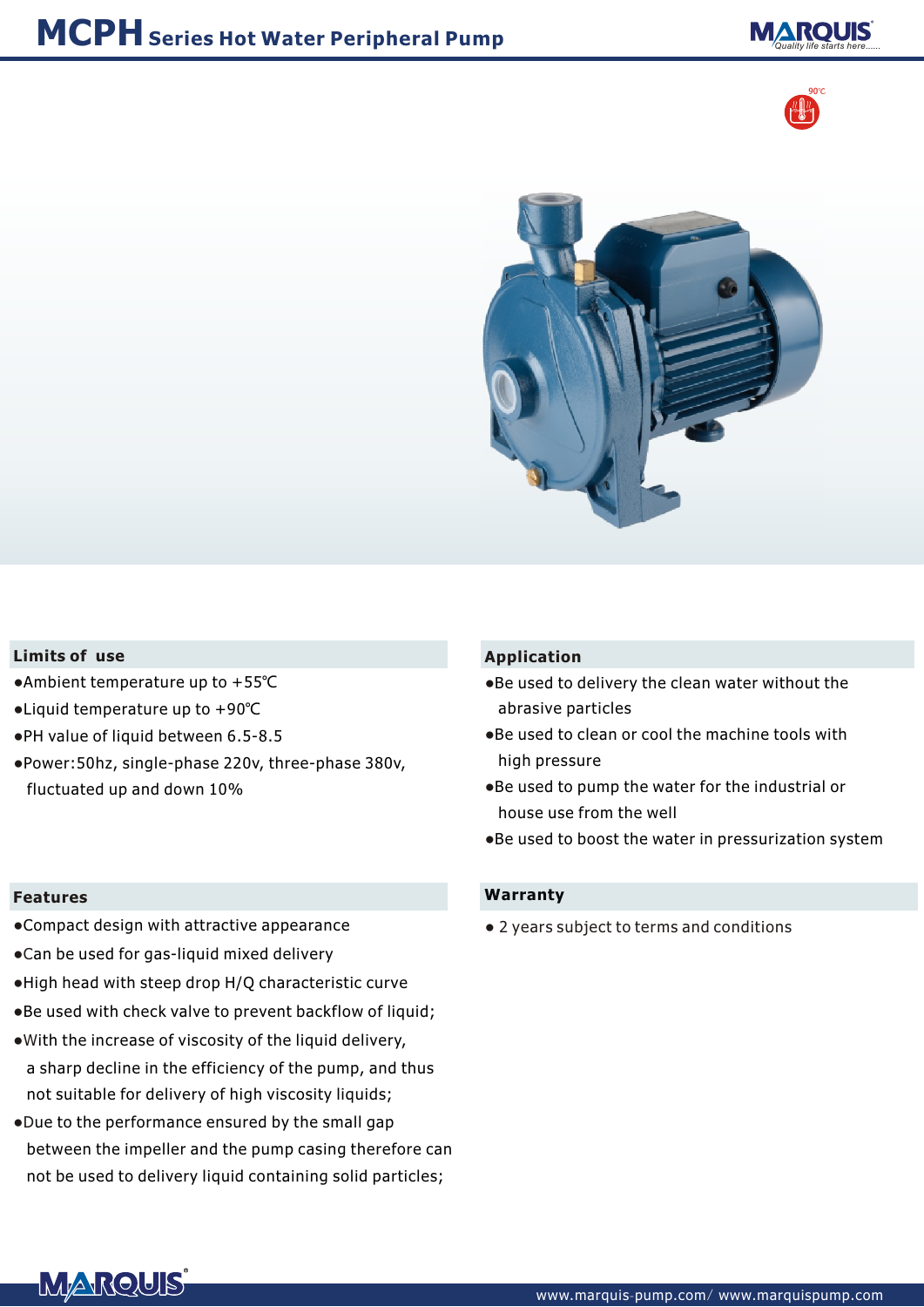

## **CHARACTERISTIC CURVES AND PERFORMANCE DATA**

**50 Hz n**=**2850 rpm Hs**=**0 m**



| Model        |               | Power     |           |        | $m^3/h$ | 0     | 0.6         | $\overline{2}$ | 1.8  | 2.4  | 3.0  | 3.6 | 4.2  | 4.8 | 5.4 |    |
|--------------|---------------|-----------|-----------|--------|---------|-------|-------------|----------------|------|------|------|-----|------|-----|-----|----|
| Single-phase | Three-phase   | <b>KW</b> | <b>HP</b> | Q      |         | I/min | $\mathbf 0$ | 10             | 20   | 30   | 40   | 50  | 60   | 70  | 80  | 90 |
| MCPH100      | <b>MCH100</b> | 0.25      | 0.33      | H<br>m |         | 14    | 13.5        | 13             | 12   | 11   | 9.5  | 8   |      |     |     |    |
| MCPH130      | <b>MCH130</b> | 0.37      | 0.5       |        |         | 21    | 20.7        | 20             | 19   | 17.5 | 16   | 14  | 12   |     |     |    |
| MCPH150      | <b>MCH150</b> | 0.75      | 1.0       |        |         | 31    | 31          | 30.5           | 29.5 | 28   | 26.3 | 24  | 20.5 | 16  |     |    |
| MCPH158-2    | MCH158-2      | 0.75      | 1.0       |        |         | 32    | 32          | 31.5           | 30.5 | 29   | 27   | 25  | 22   | 18  |     |    |
| MCPH170      | <b>MCH170</b> | 0.75      | 1.0       |        |         | 35    | 35          | 34.8           | 34   | 33   | 31.2 | 29  | 26   | 22  | 16  |    |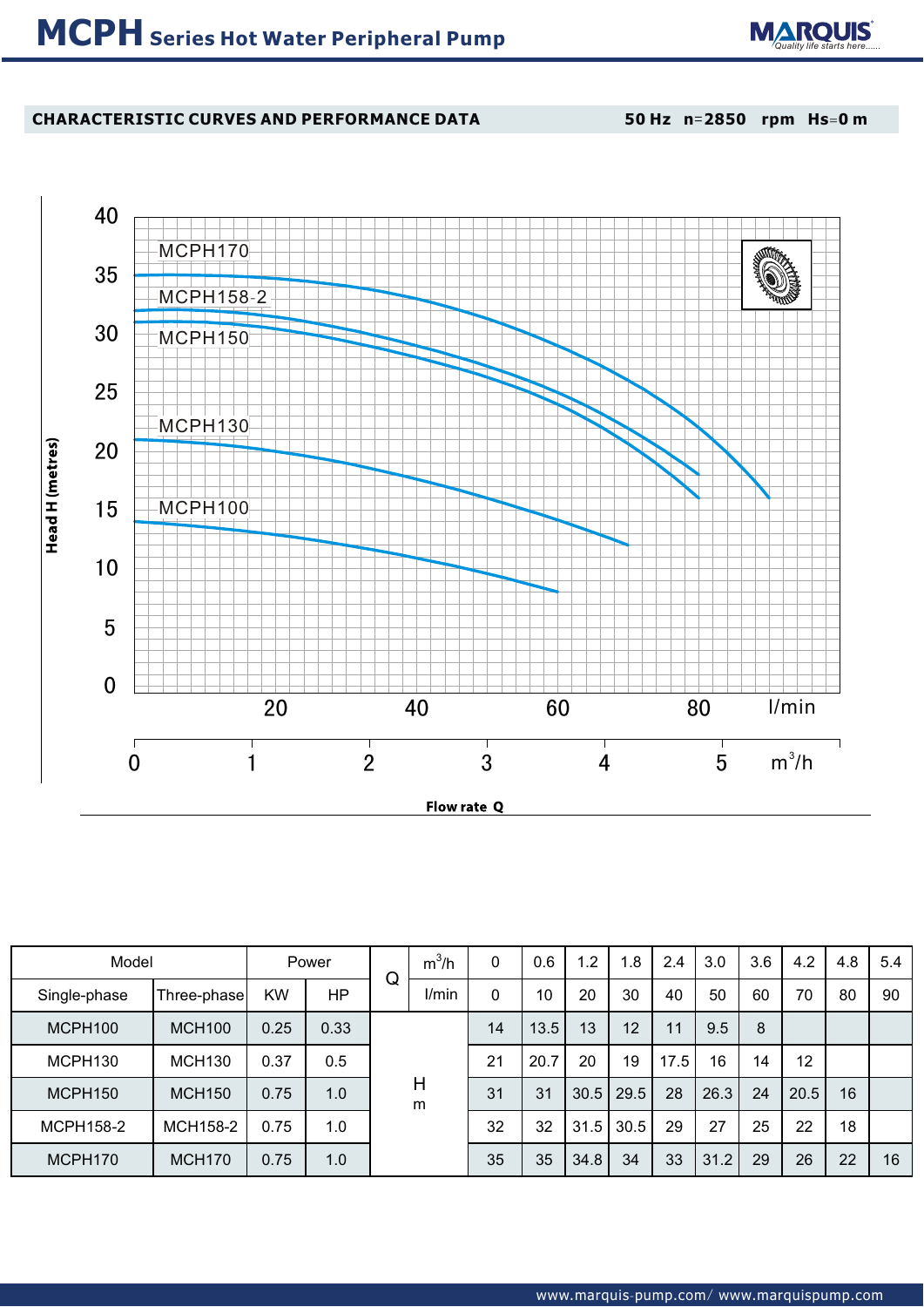



| Model               |                 | <b>Openings</b> | Dimensions(mm)  |    |     |     |                |     |     |    |    |
|---------------------|-----------------|-----------------|-----------------|----|-----|-----|----------------|-----|-----|----|----|
| Single-phase        | Three-phase     | DN <sub>1</sub> | DN <sub>2</sub> | a  |     | h   | h <sub>1</sub> | n   | n1  | W  | S  |
| MCPH100             | <b>MCH100</b>   | 1"              | 1"              | 42 | 261 | 218 | 90             | 170 | 130 | 41 | 10 |
| MCPH <sub>130</sub> | <b>MCH130</b>   | 1"              | 1"              | 42 | 261 | 218 | 90             | 170 | 130 | 41 | 10 |
| MCPH150             | <b>MCH150</b>   | 1"              | 1"              | 45 | 291 | 236 | 92             | 190 | 160 | 41 | 10 |
| <b>MCPH158-2</b>    | <b>MCH158-2</b> | 1'              | 1'              | 45 | 291 | 236 | 92             | 190 | 160 | 41 | 10 |
| MCPH170             | <b>MCH170</b>   | 1/4"            | 1"              | 51 | 359 | 261 | 110            | 206 | 165 | 45 | 10 |

| Model               | Piece | GW(kg) | NW(kg) | Volume $(m^3)$ | $L$ (cm) | W(cm) | H(cm) |
|---------------------|-------|--------|--------|----------------|----------|-------|-------|
| MCPH100             |       | 8.5    | 7.9    | 0.013          | 28.5     | 19.0  | 24.3  |
| MCPH <sub>130</sub> |       | 9.3    | 8.9    | 0.013          | 28.5     | 19.0  | 24.3  |
| MCPH150             |       | 13.6   | 13     | 0.018          | 32.1     | 21.7  | 26.2  |
| <b>MCPH158-2</b>    |       | 13.6   | 13     | 0.018          | 32.1     | 21.7  | 26.2  |
| MCPH170             |       | 20.5   | 20     | 0.026          | 38.6     | 23.1  | 28.7  |